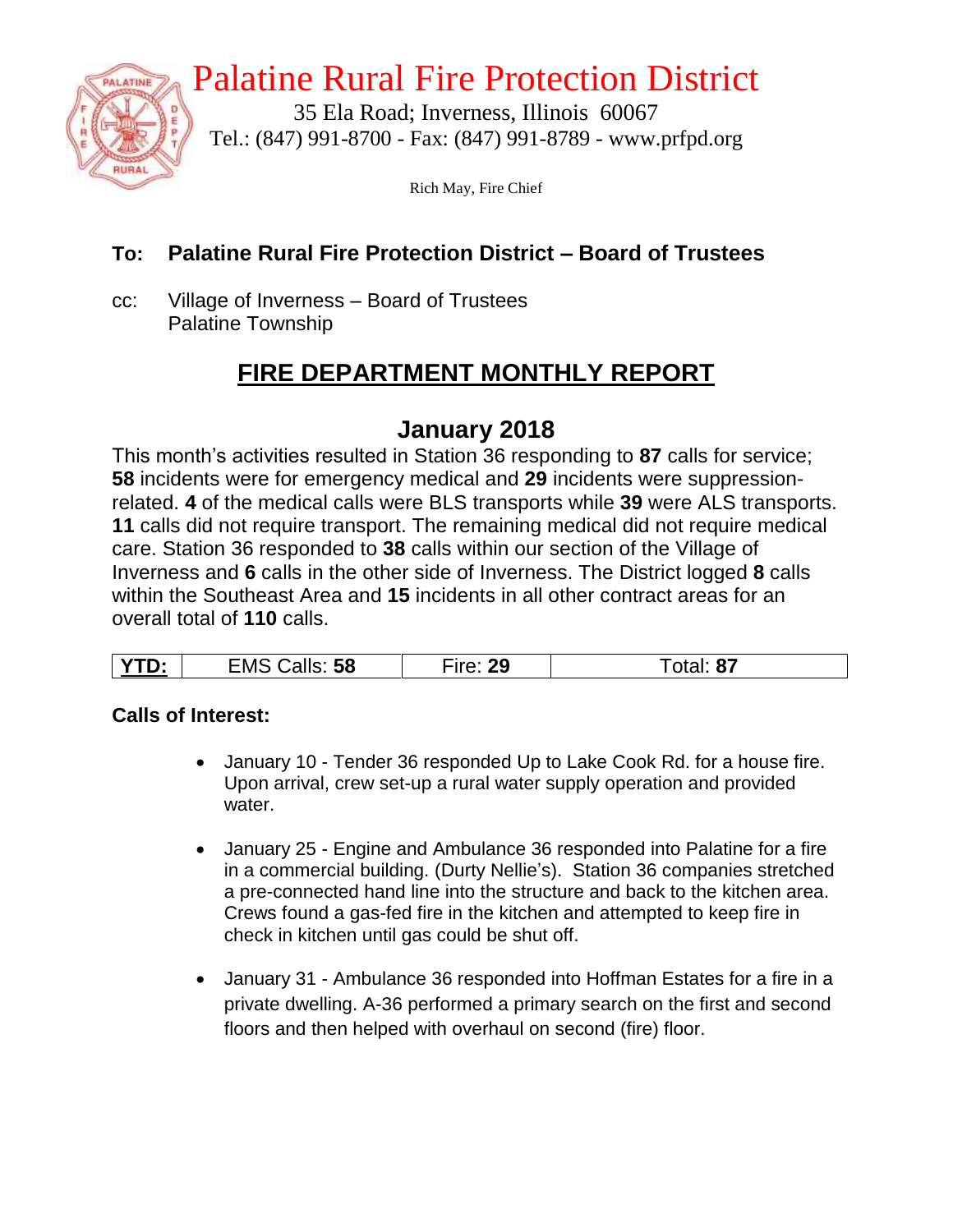|                                                           | Emergent Response Times – Station 36 |                 |                    |                          |                 |              |  |  |  |
|-----------------------------------------------------------|--------------------------------------|-----------------|--------------------|--------------------------|-----------------|--------------|--|--|--|
| <b>Inverness, Little City and Palatine Rural District</b> |                                      |                 |                    |                          |                 |              |  |  |  |
|                                                           | <b>Six Minute Response Benchmark</b> |                 |                    |                          |                 |              |  |  |  |
|                                                           |                                      |                 | <b>District 36</b> |                          |                 |              |  |  |  |
|                                                           |                                      | <b>YES</b>      | <b>NO</b>          |                          |                 |              |  |  |  |
|                                                           |                                      |                 |                    |                          |                 |              |  |  |  |
|                                                           |                                      |                 |                    |                          |                 | <b>Total</b> |  |  |  |
|                                                           | Average<br>Average                   |                 |                    |                          | Total           | Average      |  |  |  |
|                                                           | <b>Number of</b>                     | <b>Response</b> | <b>Response</b>    | <b>Number of</b>         | <b>Response</b> |              |  |  |  |
|                                                           | <b>Responses</b>                     | Time            | <b>Responses</b>   | <b>Responses</b><br>Time |                 |              |  |  |  |
| Total                                                     | 29                                   | 4:52            | 14                 | 7:08                     | 43              | 5:36         |  |  |  |

# **Emergent Response Times – Station 36**

Percentages: Responded six minutes or under: Average: **67%**

#### **Emergent Response Times – Station 36 Inverness, Little City and Palatine Rural District**

|                  | <b>12 Month View</b><br><b>Six Minute Response Benchmark</b><br><b>District 36</b> |                                           |                                                                                                                                    |      |      |      |
|------------------|------------------------------------------------------------------------------------|-------------------------------------------|------------------------------------------------------------------------------------------------------------------------------------|------|------|------|
|                  |                                                                                    | <b>YES</b><br><b>NO</b>                   |                                                                                                                                    |      |      |      |
|                  | Number of<br><b>Responses</b>                                                      | Average<br><b>Response</b><br><b>Time</b> | <b>Total</b><br>Average<br><b>Number of</b><br><b>Number of</b><br><b>Response</b><br>Time<br><b>Responses</b><br><b>Responses</b> |      |      |      |
| January          | 34                                                                                 | 4:27                                      | 15                                                                                                                                 | 6:34 | 49   | 5:06 |
| <b>February</b>  | 32                                                                                 | 4:53                                      | 11                                                                                                                                 | 7:35 | 43   | 5:34 |
| <b>March</b>     | 36                                                                                 | 4:43                                      | 8<br>6:34                                                                                                                          |      | 44   | 5:04 |
| <b>April</b>     | 29                                                                                 | 4:32                                      |                                                                                                                                    | 6:59 | 37   | 5:04 |
| <b>May</b>       | 26<br>4:35                                                                         |                                           | 10                                                                                                                                 | 7:19 | 36   | 5:20 |
| June             | 40                                                                                 | 4:27                                      | 8                                                                                                                                  | 6:39 | 48   | 4:49 |
| July             | 39                                                                                 | 4:28                                      | 12<br>6:49                                                                                                                         |      | 51   | 5:01 |
| <b>August</b>    | 39                                                                                 | 4:02                                      | $\overline{7}$<br>6:31                                                                                                             |      | 46   | 4:24 |
| <b>September</b> | 9<br>34<br>4:18<br>6:38                                                            |                                           | 43                                                                                                                                 | 4:48 |      |      |
| <b>October</b>   | 28                                                                                 | 8<br>4:32<br>6:35                         |                                                                                                                                    | 36   | 4:59 |      |
| <b>November</b>  | 30                                                                                 | 4:42                                      | 8<br>7:00                                                                                                                          |      | 38   | 5:11 |
| <b>December</b>  | 37                                                                                 | 4:25                                      | 12                                                                                                                                 | 6:48 | 49   | 5:00 |
| <b>Total</b>     | 404                                                                                | 4:29                                      | 116                                                                                                                                | 6:51 | 520  | 5:01 |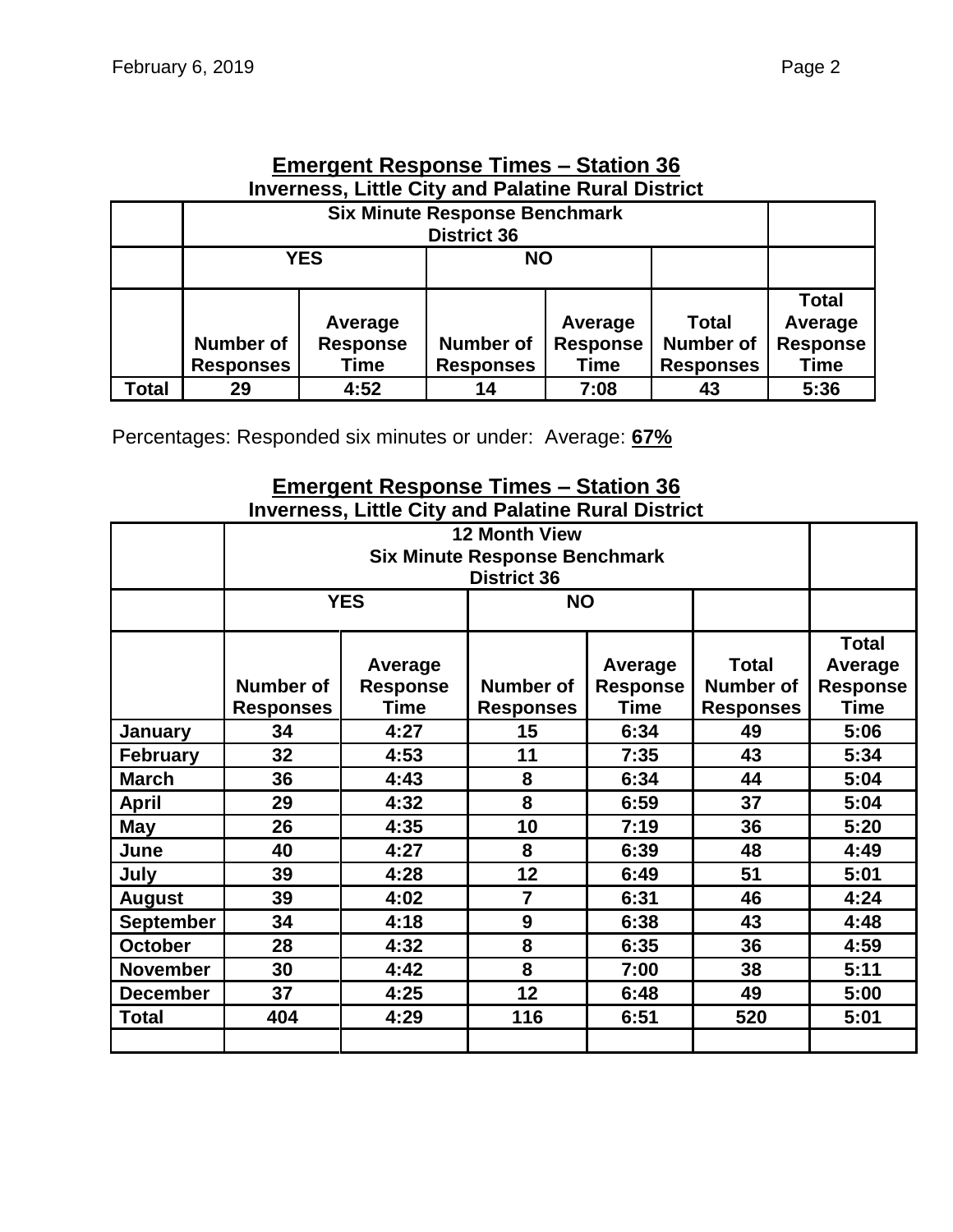## **Inverness Responses**

|              |                  | <b>YES</b><br><b>NO</b> |                                     |             |                  |                 |  |
|--------------|------------------|-------------------------|-------------------------------------|-------------|------------------|-----------------|--|
|              |                  |                         |                                     |             |                  | <b>Total</b>    |  |
|              |                  | Average                 |                                     | Average     | <b>Total</b>     | Average         |  |
|              | <b>Number of</b> | <b>Response</b>         | <b>Response</b><br><b>Number of</b> |             | <b>Number of</b> | <b>Response</b> |  |
| Zone         | <b>Responses</b> | Time                    | <b>Responses</b>                    | <b>Time</b> | <b>Responses</b> | <b>Time</b>     |  |
| <b>INBF</b>  |                  | 5:49                    | 2                                   | 7:31        |                  | 6:40            |  |
| <b>INV</b>   | 26               | 4:47                    | 9                                   | 6:48        | 35               | 5:18            |  |
| <b>Total</b> | 28               | 4:51                    | 11                                  | 6:56        | 39               | 5:26            |  |

Percentages: Responded six minutes or under: Average: **72%**

| <b>INBF</b> | <b>Inverness-Barrington Countryside</b> |
|-------------|-----------------------------------------|
| <b>INV</b>  | <b>Inverness-Palatine Rural</b>         |

## **Mutual Aid/Auto Aid**

|                               |               | Received |               | Given |
|-------------------------------|---------------|----------|---------------|-------|
|                               | <b>Mutual</b> | Auto     | <b>Mutual</b> | Auto  |
| <b>Barrington Countryside</b> |               |          | 5             |       |
| <b>Barrington</b>             |               |          | 9             |       |
| <b>Hoffman Estates</b>        | 3             |          |               |       |
| Lake Zurich                   |               |          |               |       |
| Palatine                      |               |          | 8             |       |
| <b>Rolling Meadows</b>        |               | 5        |               |       |